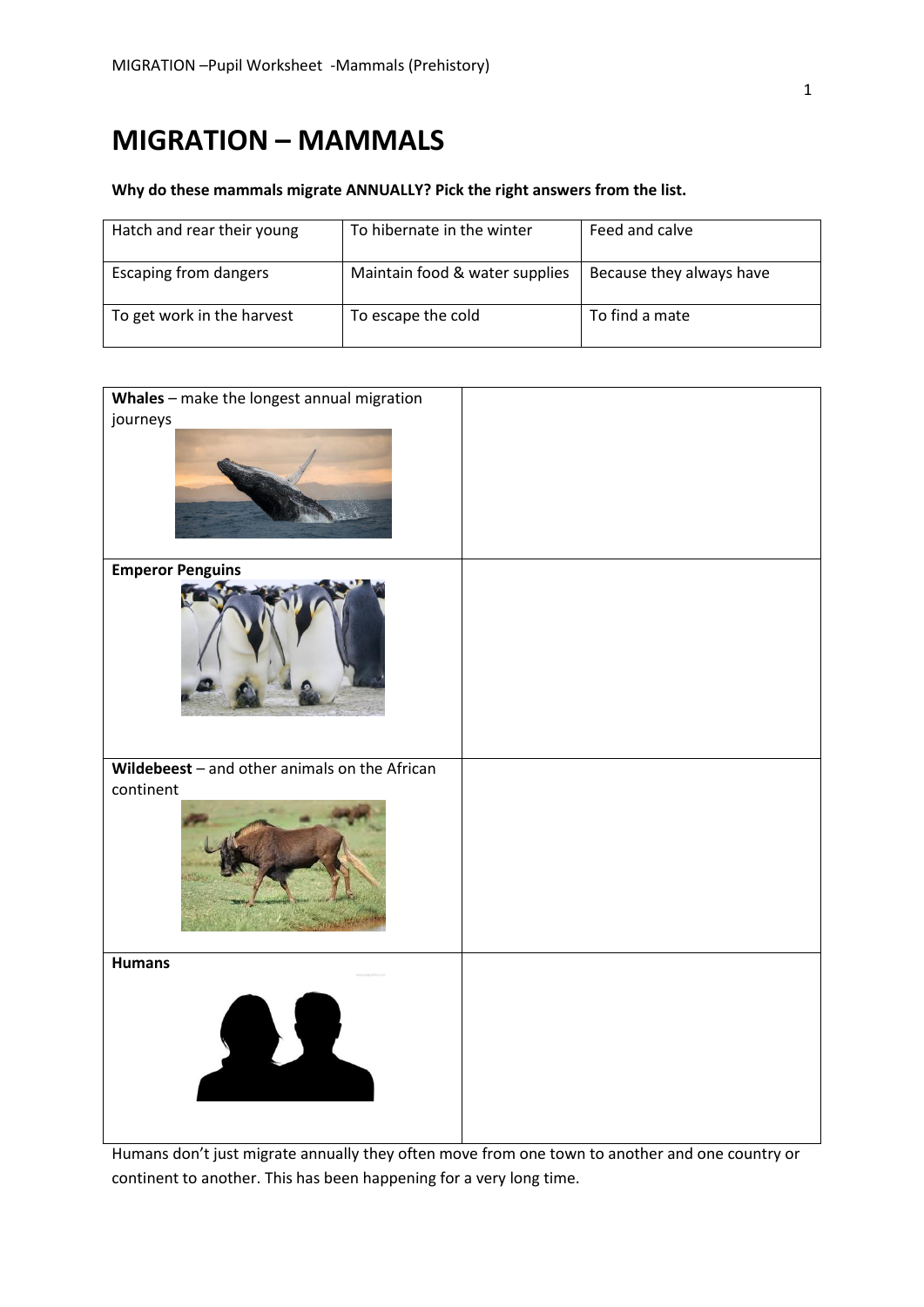**Humans Prehistory -** *(To know what happens before written History we must use science to help us piece together the past)* 

The species of humans known as Homo-sapiens (that's us) originated in East Africa over 200,000 years ago. Modern humans like us then spread across Europe and the world.



Our genetic makeup is dominated by its original source in East Africa and the vast mass of genetic code remains the same for all humans.

## **Activity - Why did prehistoric people decide to leave East Africa?**

Work in a team

Cut up the cards

Organise the cards in a 'Diamond Format' to show which reasons are -